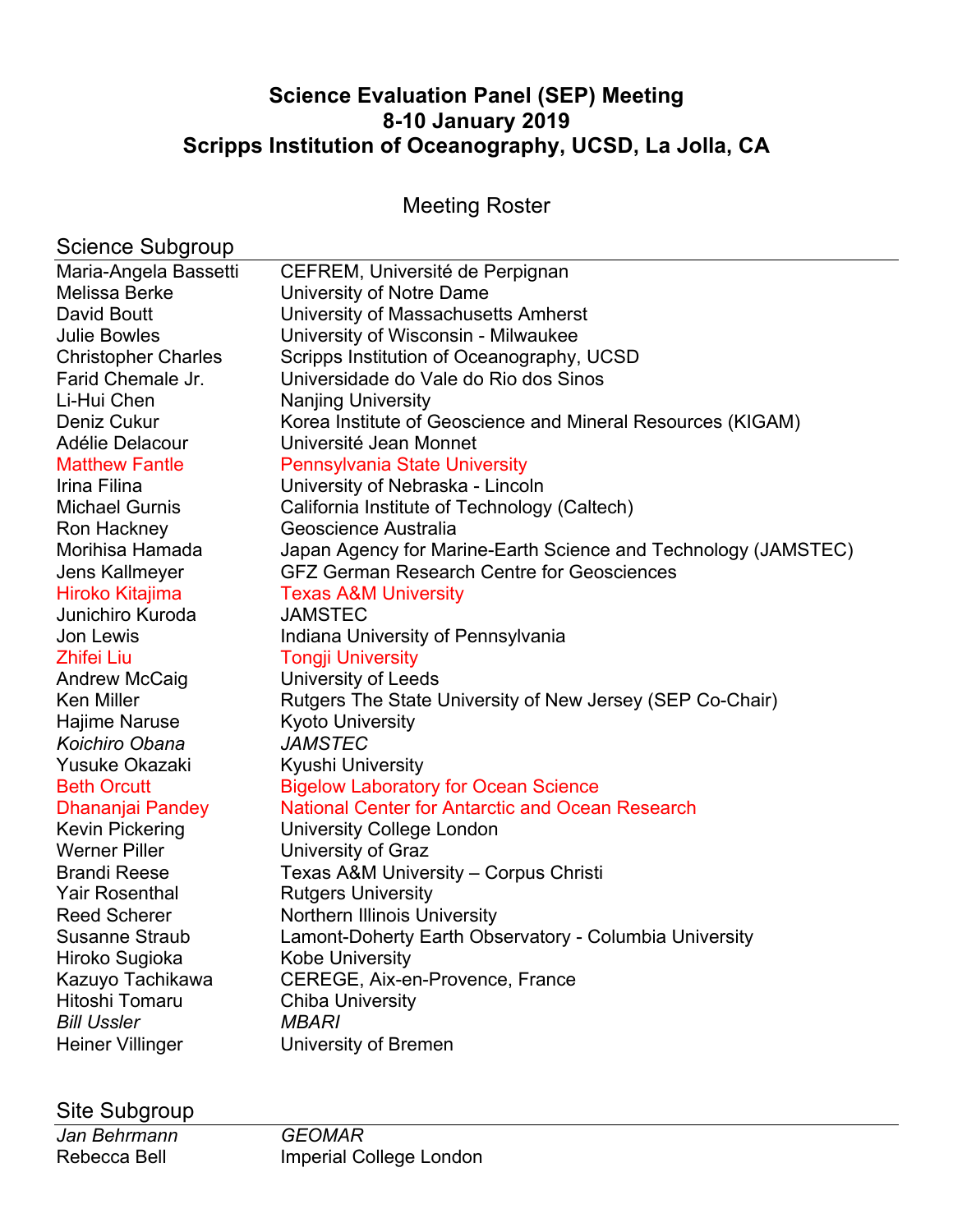| <b>Gail Christeson</b><br>University of Texas at Austin<br>Weiwei Ding<br><b>Chris Elders</b><br><b>Curtin University</b><br>Jorge Figueiredo<br>Federal University of Rio de Janeiro<br>Louis Géli<br><b>IFREMER</b><br><b>Andrew Goodliffe</b><br>The University of Alabama<br><b>Sean Gulick</b><br>University of Texas at Austin (SEP Co-Chair)<br>Matt Hornbach<br><b>Southern Methodist University</b><br>Priyank Jaiswal<br><b>Oklahoma State University</b><br>Kiichiro Kawamura<br><b>Yamaguchi University</b><br>Seung-Sep Kim<br>Chungnam National University - Korea<br><b>Ross Parnell-Turner</b><br>Scripps Institution of Oceanography, UCSD<br>Michele Rebesco<br><b>GEOMAR</b> – Helmholtz Centre for Ocean Research Kiel<br><b>Michael Riedel</b><br>Eli Silver<br>University of California Santa Cruz<br>University of Wisconsin - Madision<br><b>Harold Tobin</b><br>Guangfa Zhong<br>Tongji University | <b>Calvin Campbell</b><br><b>Anil Chaubey</b> | Geological Survey of Canada - Atlantic<br>National Institute of Oceanography - India<br>Second Institute of Oceanography, State Oceanic Administration<br>Istituto Nazionale di Oceanografia e di Geofisica Sperimentale |
|-----------------------------------------------------------------------------------------------------------------------------------------------------------------------------------------------------------------------------------------------------------------------------------------------------------------------------------------------------------------------------------------------------------------------------------------------------------------------------------------------------------------------------------------------------------------------------------------------------------------------------------------------------------------------------------------------------------------------------------------------------------------------------------------------------------------------------------------------------------------------------------------------------------------------------|-----------------------------------------------|--------------------------------------------------------------------------------------------------------------------------------------------------------------------------------------------------------------------------|
|-----------------------------------------------------------------------------------------------------------------------------------------------------------------------------------------------------------------------------------------------------------------------------------------------------------------------------------------------------------------------------------------------------------------------------------------------------------------------------------------------------------------------------------------------------------------------------------------------------------------------------------------------------------------------------------------------------------------------------------------------------------------------------------------------------------------------------------------------------------------------------------------------------------------------------|-----------------------------------------------|--------------------------------------------------------------------------------------------------------------------------------------------------------------------------------------------------------------------------|

# Liaisons and Observers

| <b>Jamie Allan</b>                   | <b>NSF</b>                                   |
|--------------------------------------|----------------------------------------------|
| <b>Carl Brenner</b>                  | USSSP-LDEO (PMO)                             |
| Dru Clark                            | IODP Science Support Office (SSO) - UCSD/SIO |
| <b>Sarah Davies</b>                  | ECORD - ESO                                  |
| Nobu Eguchi                          | <b>CDEX</b>                                  |
| Helen Feng                           | SSO - UCSD/SIO                               |
| Jeff Gee                             | SSO - UCSD/SIO                               |
| <b>Holly Given</b>                   | SSO - UCSD/SIO                               |
| <b>Zhen Guo</b>                      | IODP-China – Tongji University (PMO)         |
| Tobias Hoefig                        | <b>JR Science Operator (JRSO) - TAMU</b>     |
| <b>Barry Katz</b>                    | <b>EPSP Chair</b>                            |
| Dick Kroon                           | <b>IODP Forum Chair</b>                      |
| Denise Kulhanek                      | <b>JRSO - TAMU</b>                           |
| <b>Mitch Malone</b>                  | <b>JRSO - TAMU</b>                           |
| Lisa McNeill                         | <b>SEP Co-Chair Elect</b>                    |
| Stephanie Mumma                      | SSO - UCSD/SIO                               |
| <b>Clive Neal</b>                    | <b>JRFB Chair - University of Notre Dame</b> |
| <b>Chris Olsen</b>                   | SSO - UCSD/SIO                               |
| Katerina Petronotis                  | <b>JRSO - TAMU</b>                           |
| Angela Slagle                        | USSSP-LDEO                                   |
| <b>Karen Stocks</b>                  | SSO - UCSD/SIO                               |
| Gabi Uenzelmann-Neben ECORD FB Chair |                                              |
| Michiko Yamamoto                     | SSO - UCSD/SIO                               |
| Alan Yang                            | SSO - UCSD/SIO                               |

## Unable to attend

*Attending as alternate*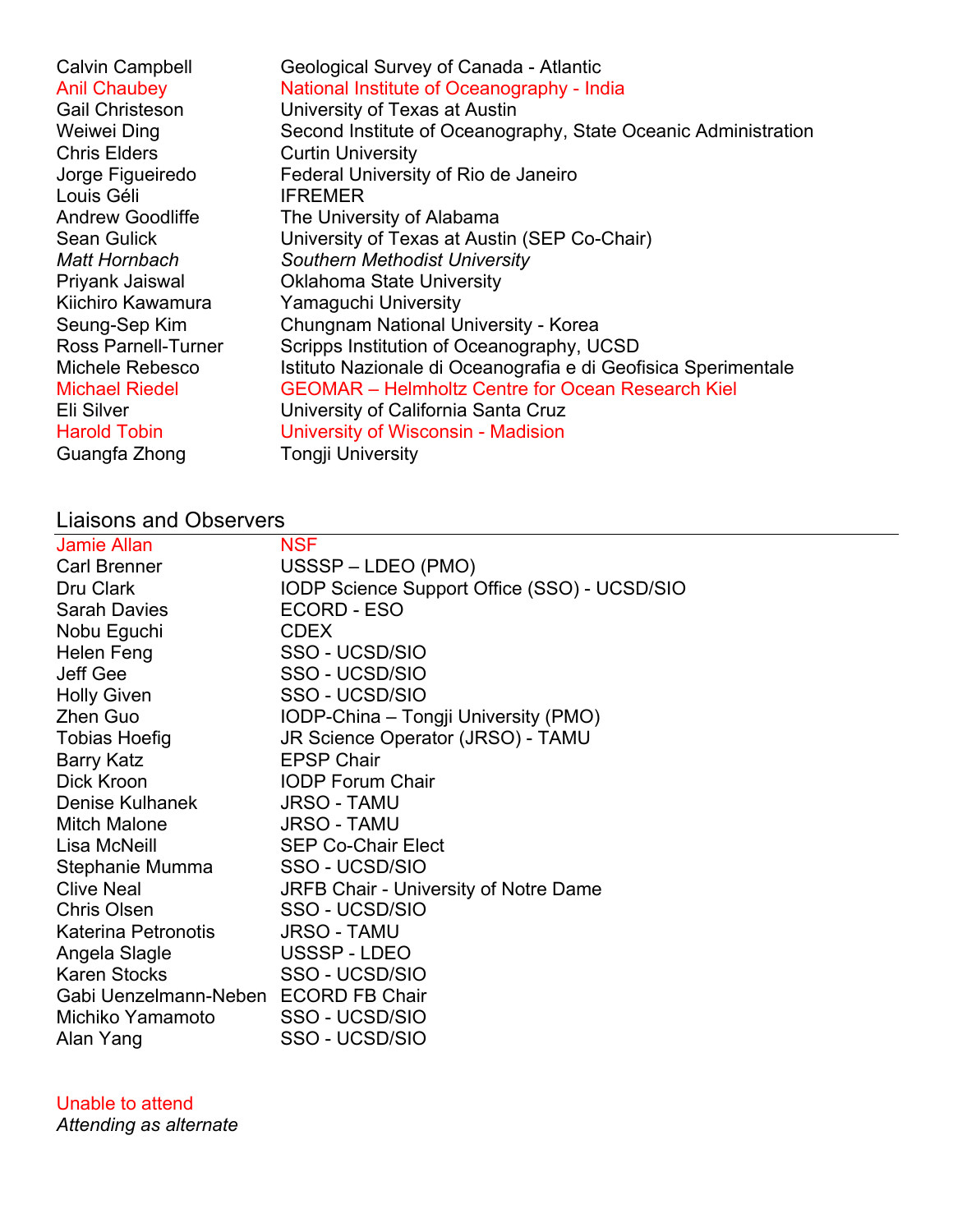# **Science Evaluation Panel (SEP) Meeting 8-10 January 2019 Scripps Institution of Oceanography, UCSD, La Jolla, CA**

**Tuesday January 8, 2019 08:30-17:00** 

#### **1. Welcome and Introductions**

Science Evaluation Panel (SEP) Co-Chair, Dr. Ken Miller, welcomed the SEP to Scripps Institution of Oceanography in La Jolla, CA.

## *1.1 Call to order, panel charge, thanks to past members, and self-introductions*

Dr. Miller called the meeting to order with a welcome and provided a brief description of the panel's charge, a thanks to past members, and he asked attendees to perform self-introductions.

#### *1.2 Logistical Announcements*

Meeting host, Science Support Office Executive Director Dr. Holly Given, reviewed the basic logistics for the meeting, including safety and internet access.

# *1.3 Approval of Meeting Agenda*

Dr. Miller asked the SEP members to review the agenda and provide changes or additions. No members presented additions or changes, and they approved the agenda.

# **2. Reports from IODP Entities**

## *2.1 Perspectives from the JRFB Chair*

*JOIDES Resolution* Facility Board (JRFB) Chair, Dr. Clive Neal presented updates on the activities of the JR Facility Board (support for a drilling program beyond 2023, National Science Board renewal, scientific community input at international meetings).

#### *2.2 NSF Report*

The NSF report was not presented due to the partial government shutdown.

#### *2.3 JR Science Operator Report*

Dr. Mitch Malone, JRSO Liaison, presented highlights of the JR's recent expeditions, operational challenges that were resolved (dry dock damage in Subic Bay and new propeller installation), and personnel updates.

# *2.4 EFB, ECORD Science Operator Report*

Dr. Gabi Uenzelmann-Neben, ECORD Facility Board (EFB) Chair presented a report on main EFB activities and Progress Update (status and schedule of drilling proposals at the EFB and the 4 MSP proposals currently at SEP).

#### *2.5 CIB and CDEX Report*

Center for Deep Earth Exploration (CDEX) liaison, Dr. Nobu Eguchi provided the CIB (*Chikyu* IODP Board) and CDEX Report (Lorde Howe Rise project postponement, NanTroSEIZE completion, new JAMSTEC 7-year term).

For the content of these reports from IODP Entities, please see the presentation slides that are posted by the organization's name at http://www.iodp.org/sep-presentations/sep-2019-januarypresentations.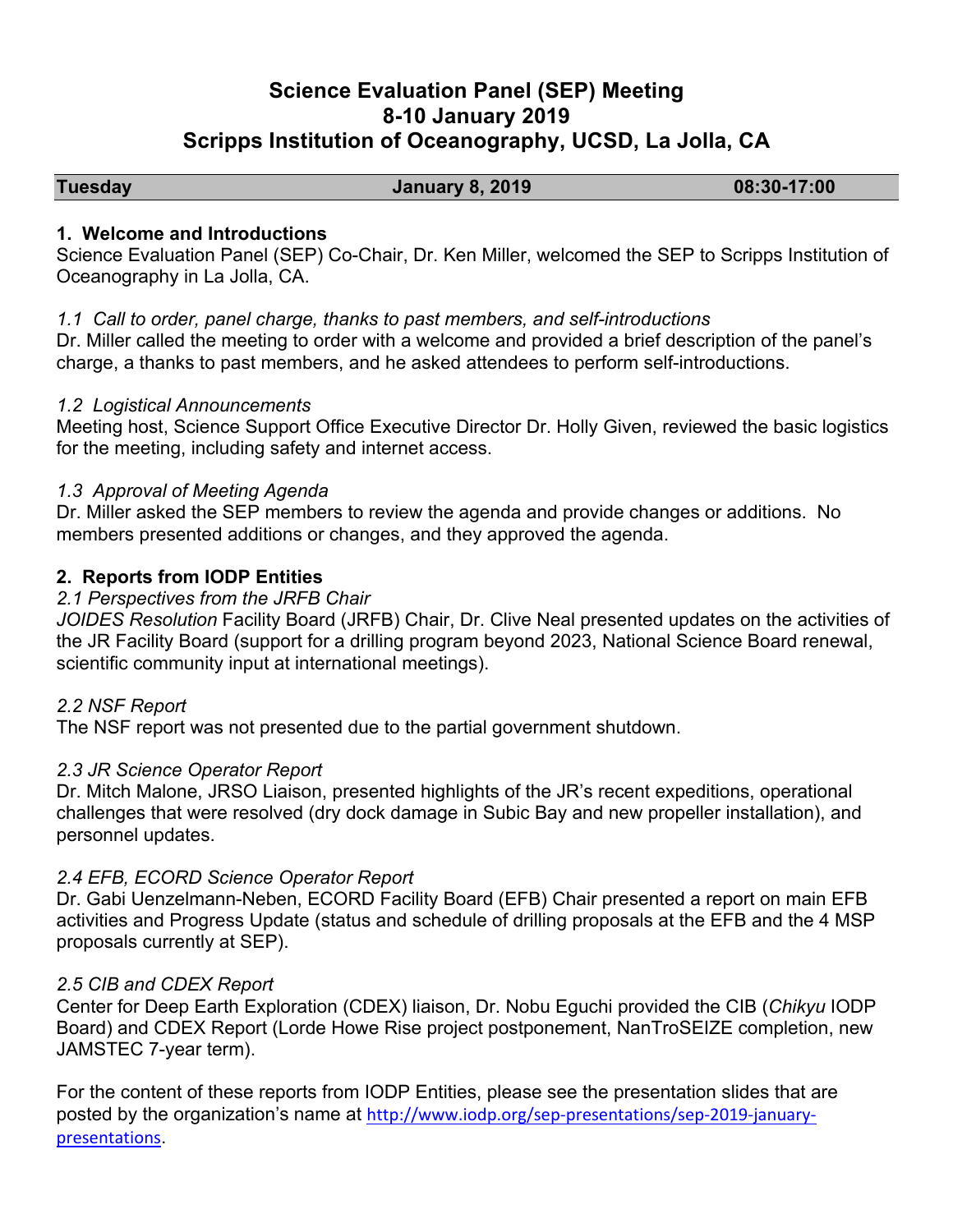## **3. Science Support Office Report**

Dr. Holly Given, IODP Science Support Office (SSO) Executive Director, introduced the SSO staff present and reported on proposal statistics and activities of the Science Support Office.

The content of Dr. Given's presentation is posted as SEP 2019 January SSO Report on http://www.iodp.org/sep-presentations/sep-2019-january-presentations.

## **4. Proposal Review and Advisory Process**

#### *4.1 Review Procedures*

Dr. Miller reminded those in attendance of their requirement to keep proposal content and discussion of all proposals confidential. He provided a brief summary regarding the SEP status and function, then Drs. Miller and Gulick summarized the panel's proposal review procedures.

Dr. Miller and Dr. Gulick's presentation is posted as SEP 2019 January Review Process Report at http://www.iodp.org/sep-presentations/sep-2019-january-presentations.

#### **5. Review of Proposals**

*5.1 Revised Full Proposals* The SEP began their reviews of revised proposals.

## **17:00 Meeting Adjourned for the Day**

**Wednesday January 9, 2019 08:30-17:00** 

# *5.1 Revised Full Proposals (continued)*

The SEP continued their reviews of revised proposals.

Incoming SEP Co-Chair Dr. Lisa McNeill, Expedition 381 Co-Chief Scientist, gave a science talk on the aforementioned expedition, Corinth Active Rift Development.

#### *5.1 Revised Full Proposals (continued)*

The SEP completed their reviews of revised proposals.

#### *5.2 New Proposals*

The SEP began their reviews of new proposals.

# **17:00 Meeting Adjourned for the Day**

#### **Thursday January 10, 2019 08:30-17:00**

SEP members Dr. Junichiro Kuroda, who was a member of the science party, gave a short science talk on Expedition 369 Australia Cretaceous Climate and Tectonics.

#### *5.2 New Proposals (continued)*

The SEP completed their reviews of new proposals.

#### *5.3 Scheduled Proposals*

The SEP reviewed a scheduled proposal with new data submitted, as requested by the EFB.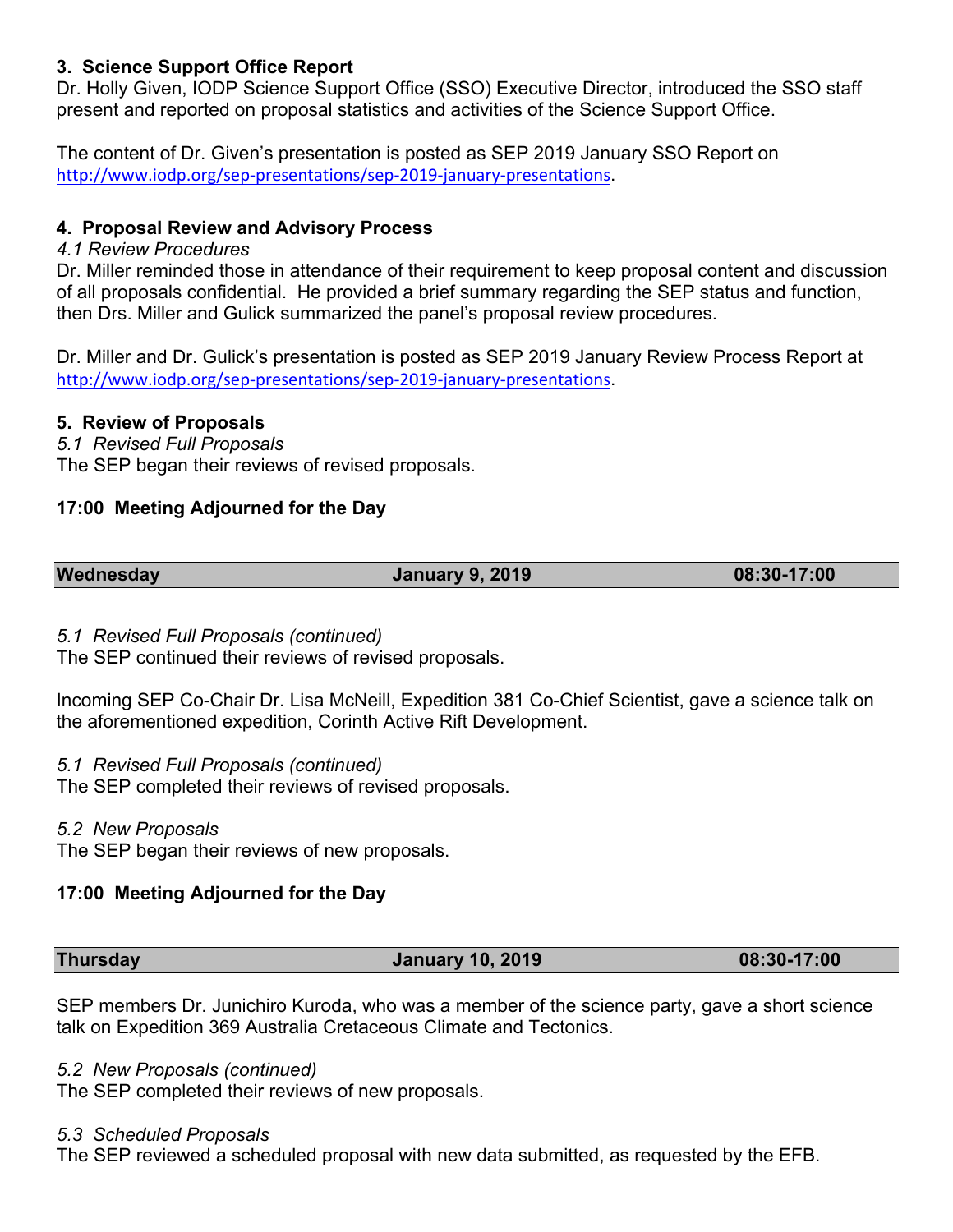#### **6. Summary of SEP Reviews**

As summarized below, Dr. Miller and Dr. Gulick reviewed the results and ratings (as necessary) for each of the proposals discussed at this meeting.

| ID   | <b>Type</b>       | PI                     | <b>Title</b>                                             | <b>Outcome</b>         |
|------|-------------------|------------------------|----------------------------------------------------------|------------------------|
| 814  | Full <sub>2</sub> | <b>Joseph Stoner</b>   | <b>Greenland Ice Sheet</b>                               | <b>Deactivate</b>      |
| 851  | Full              | <b>Mitchell Lyle</b>   | <b>Cenozoic Northwest Atlantic Transect</b>              | <b>External Review</b> |
| 857C | Full              | Claudia Bertoni        | <b>DREAM: Lago-Mare Deposits</b>                         | <b>Revise</b>          |
| 888  | Full <sub>2</sub> | <b>Robert Stern</b>    | <b>Aleutian Basin Formation</b>                          | <b>Deactivate</b>      |
| 909  | Full <sub>2</sub> | <b>Paul Knutz</b>      | <b>NW Greenland Glaciated Margin</b>                     | <b>External Review</b> |
| 910  | Full <sub>2</sub> | Alberto<br>Malinverno  | <b>Continental Margin Methane Cycling: Rio</b><br>Grande | <b>External Review</b> |
| 929  | Full <sub>2</sub> | <b>Steven D'Hondt</b>  | <b>Blake Nose Subseafloor Life</b>                       | <b>External Review</b> |
| 933  | Full              | <b>Torsten Bickert</b> | <b>NW African Continental Margin Climate</b>             | <b>Revise</b>          |
| 937  | Full              | <b>Andrew McCaig</b>   | Deepening Hole U1309D                                    | Revise                 |
| 941  | Full              | Yasuhiko Ohara         | Godzilla Megamullion Lithosphere<br>Architecture         | Revise                 |
| 942  | <b>APL</b>        | lan Hall               | Site 1089 Reoccupation                                   | Deactivate             |
| 943  | Full              | <b>Tim Reston</b>      | <b>Galicia Margin Rifting</b>                            | <b>External Review</b> |
| 944  | Full              | <b>Ritske Huismans</b> | Mid-Norwegian Continental Margin<br>Magmatism            | Revise                 |
| 945  | Full              | Luigi Jovane           | <b>Brazilian Equatorial Margin</b><br>Paleoceanography   | Revise                 |
| 946  | Full              | <b>Henry Dick</b>      | Kane Megamullion Lower Crust                             | Deactivate             |
| 947  | Pre               | <b>William Wilcock</b> | Cascadia Borehole Observatories                          | Revise                 |
| 866  | Full <sub>2</sub> | Michael Strasser       | Japan Trench Paleoseismology                             | Stay at EFB            |

*Revised*

# *New Scheduled*

# **7. Reviewer / Co-Chief Recommendations**

The Co-Chairs asked the SEP for external reviewer recommendations for the following proposals: 851 (Lyle – Cenozoic Northwest Atlantic Transect), 909 (Knutz – NW Greenland Glaciated Margin), 910 (Malinverno – Continental Margin Methane Cycling: Rio Grande), 929 (D'Hondt – Blake Nose Subseafloor Life), and 943 (Reston – Galicia Margin Rifting). No Co-Chief nominations were requested.

# **8. Schedule of Next SEP Meeting**

The Co-Chairs announced that the next SEP meeting is scheduled for 25-27 June 2019 in Edinburgh, Scotland, and the group determined that the January 2020 meeting is planned for 7-9 January 2020 in La Jolla, CA. It is likely that June 2020 SEP will be in Trieste, Italy.